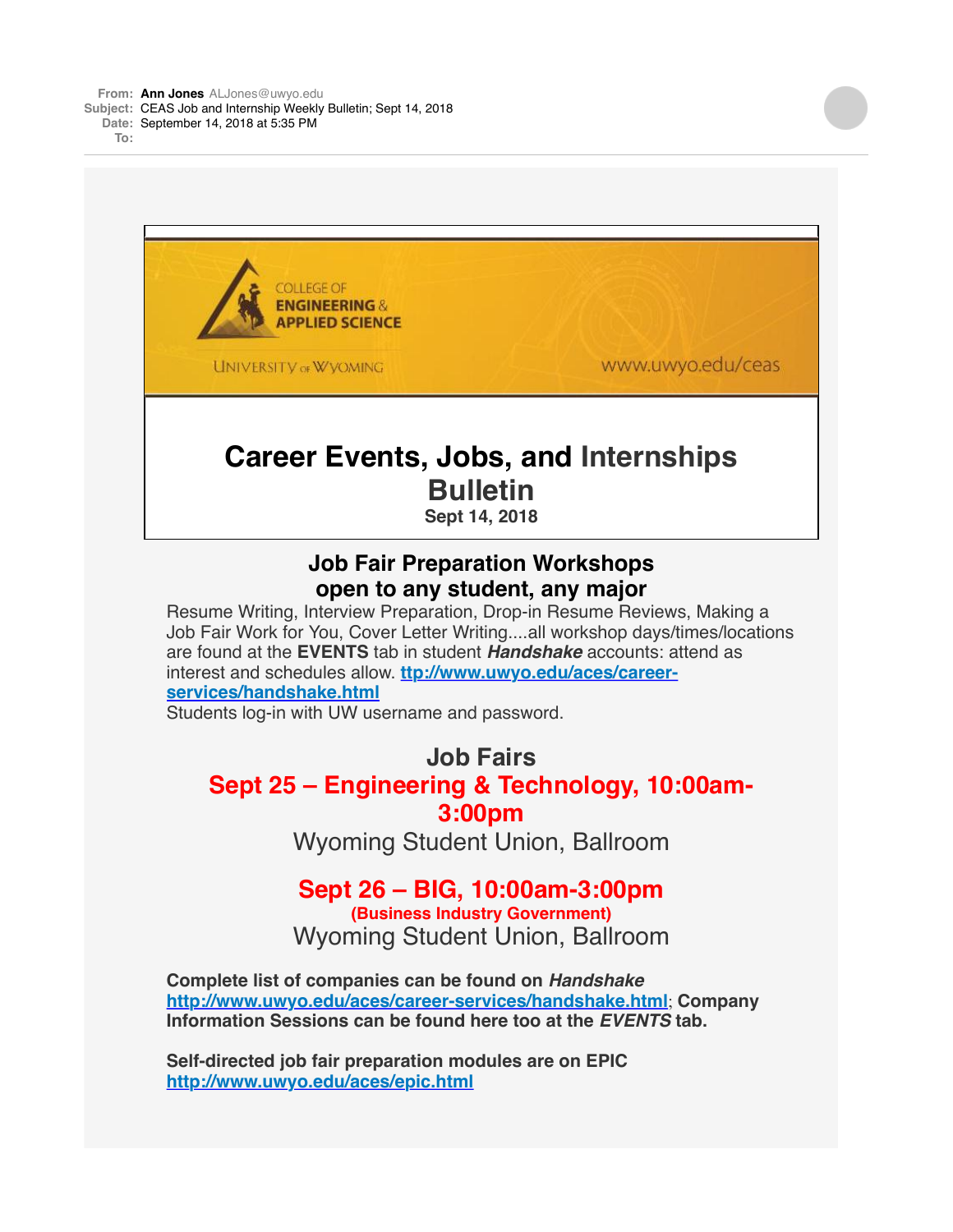## **Internships/Jobs received via email this week (apply if interested)**

**Naval Nuclear Laboratory:** will be holding a co-op workshop **Tuesday, Sept 18; 12:10-1:00pm, in EN1062,** for Electrical and Mechanical Engineering students at the first-semester Sophomore level. Freshmen can attend to learn about the NNL Co-op program and, Juniors and non-graduating Seniors can attend to learn about upcoming full-time positions with NNL. Must be U.S. Citizens to intern/co-op or work full-time with this government agency. **Sandwiches provided at the lunch program.**

**Wyoming Public Media, Laramie, WY:** seeks a Technical Support Assistant. Parttime at 10-15 hrs. wk, with pay at \$15/hr. Job Description: wiring within racks and studios (audio and IP), equipment installation, broadcast software installation and updating, equipment asset management. Desired skills: whereas much can be learned on the job, some knowledge of IP, basic computer skills and wiring is preferred. This is a good entry level broadcast engineering opportunity. **To apply, email your resume to: [pmontoy1@uwyo.edu](mailto:pmontoy1@uwyo.edu) Application Deadline: 9-21-18** Start date: 10-1-18

**Peace Corps - for upcoming graduating students -** this organization has a high need for engineering, math, and science majors for math and science teachers as well as a few water/sanitation type positions and they are seeking people with an engineering background. A full list of their upcoming positions can be found at [www.peacecorps.gov/openings](http://www.peacecorps.gov/openings). Their math/science teaching positions don't require a degree in education; rather, they are looking for people **with a strong academic background in engineering, math, or science.** Peace Corps will be on campus holding an Information Session for ANY interested student to attend: Sept. 20, 2018 | Laramie, Wyoming | 12:00 – 1:00 pm | University of Wyoming, Wyoming Union Room 202 Register to attend at

[https://www.peacecorps.gov/events/18\\_vrs\\_infoed\\_uwy\\_20180920/](https://www.peacecorps.gov/events/18_vrs_infoed_uwy_20180920/)

Questions can be sent to KARYN SWEENEY, PHD; Senior Recruiter; *Returned Volunteer, Guatemala;* Denver, CO; 480.265.6461; [ksweeney@peacecorps.gov](mailto:ksweeney@peacecorps.gov)

**WENCK, Cheyenne, WY** is seeking an Entry-level Engineer to support civil, water resources, and environmental compliance projects for their state, municipal and private clients. The successful candidate will support work related to water supply and storage projects and environmental compliance, including hydraulic and hydrologic modeling, air quality permitting, SPCC plans, report preparation, engineering design, permit applications, preparation of construction and bid packages, and construction management. This entry level position will require some travel to remote sites. Engineering degree from an ABET accredited engineering school, with an emphasis in civil, mechanical, water resources or environmental engineering.Full [job description can be found here: https://www.wenck.com/current-positions/project](https://www.wenck.com/current-positions/project-engineer/)engineer/ click on the "Apply Now" button if interested.

**Landau Associates, Tumwater, WA** seeks an Entry-level Geotechnical Engineer for their Olympia, WA office. This company is an employee-owned consulting firm specializing in geotechnical, environmental, and permitting and compliance services.

You'll support project managers in the field by visiting and observing sites, monitoring exploration programs, and generating field reports. Position will prepare summary boring logs and complete geotechnical testing in their in-house soils laboratory. May also aggregate field data in concise figures or charts and perform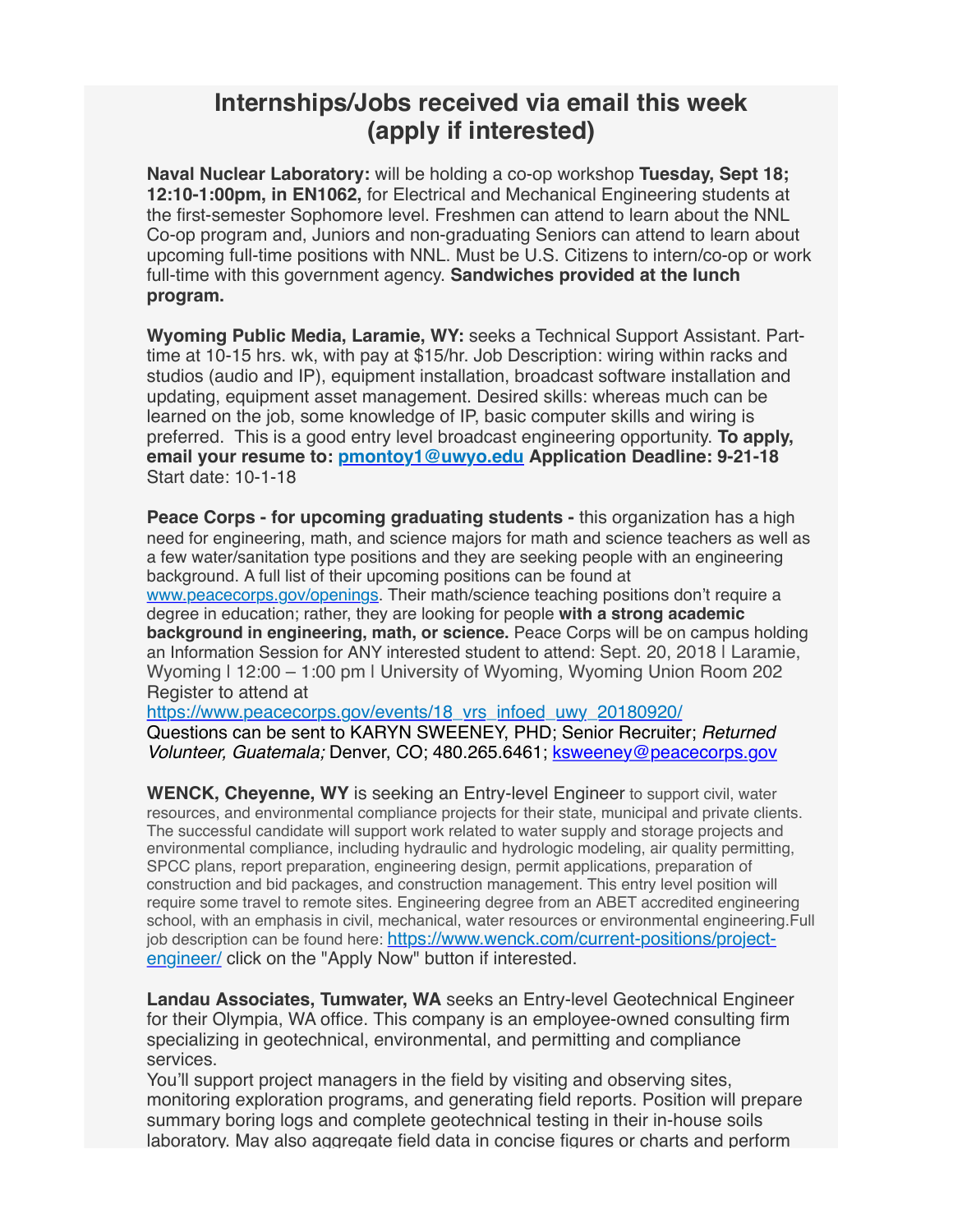laboratory. May also aggregate field data in concise figures or charts and perform analyses and calculations alongside project engineers. Ideal candidate will have a B.S. degree in civil engineering with geotechnical coursework; Excellent written communication skills; The desire to pursue a career in geotechnical engineering and a demonstrated understanding of the basic principles of soil mechanics; 0 to 2 years of progressively responsible geotechnical experience, EIT required. The company offers a competitive salary and benefits package, including employee stock ownership.

To apply online, go to<http://www.landauinc.com/careers.>

**Tesla,** has internships/co-ops listed on their website:

<https://www.tesla.com/careers/students> Autopilot Computer Vision Internship, Automation Controls, Autopilot, Hardware Performance; apply as their directions indicate.

**Long Building Technologies** has multiple full-time (post-graduation) positions open as they are rapidly expanding. This company has been in business for 52 years and have a foot print in WY and MT. They are hiring in the following locations: WY: Cody, Gillette, Buffalo, Sheridan, Jackson, Casper, and Cheyenne; MT: Billings, Helena, and Missoula. Go to this website to see various positions and how to apply <http://www.long.com/career-opportunities/job-openings> Other questions can be directed to Savanah Urban at [surban@long.com](mailto:surban@long.com).

**Lockheed Martin, Littleton, CO**: an email notice was received that L.M. just announced a big staffing effort, basically staffing an entire missile program as soon as possible; multiple jobs just opened in Littleton CO, Valley Forge PA and Huntstville AL see positions posted on their website: <https://www.lockheedmartinjobs.com/>

**[Use your interpersonal skills daily!](http://www.uwyo.edu/ceas/academics/advising/index.html)**

College of Engineering and Applied Science Laramie, WY 82072

Connect with Us



University of Wyoming | 1000 E. University Ave., Dept. 3295, Laramie, WY 82071

Unsubscribe {recipient's email} Update Profile | [About our service provider](http://www.constantcontact.com/legal/service-provider?cc=about-service-provider) Sent by [enginfo@uwyo.edu](mailto:enginfo@uwyo.edu)